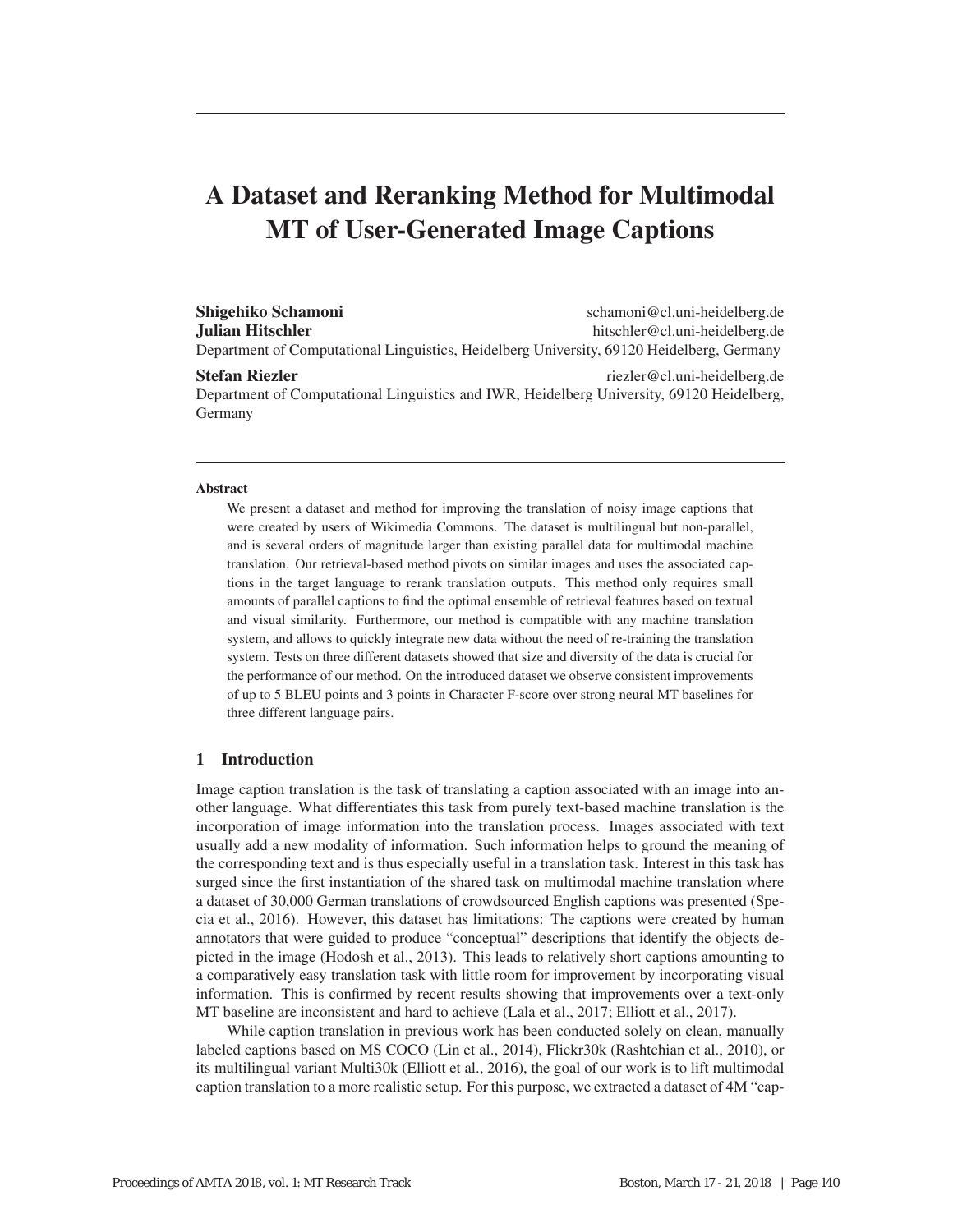tions in the wild" as they appear in the user-generated Wikimedia Commons database. This new dataset is very different to previous image-caption data, as it contains highly diverse types of user-generated texts associated with images. The English captions in this dataset are around 34 tokens long, compared to 11 and 14 for MS COCO and Multi30k, respectively. Caption translation of Wikimedia Commons data thus contrasts to previous image-caption translation tasks. However, we find the new dataset to provide a lot of room for improvement by incorporating visual information into the translation process. The dataset is described in Section 4.

Since the dataset only contains very small subsets of parallel captions (which we use for tuning and testing), the proper way to integrate visual information is to leverage monolingual image-caption pairs. Hitschler et al. (2016) presented an approach based on a crosslingual reranking framework where monolingual captions in the target language are used to rerank translation hypotheses given a source caption and the corresponding image. In order to retrieve captions for reranking, they pivot on target language image-captions pairs in two ways: A list of monolingual captions is obtained by a joint textual and visual similarity model by comparison between the hypotheses and the captions in the target language. To calculate the visual similarity component of their joint model, they use rich image feature representations from a convolutional neural network (Simonyan and Zisserman, 2015). Our approach is an extension of Hitschler et al. (2016), who rely on manually tuned hyperparameters, to a pairwise ranking approach to learn an optimal ensemble of different rerankers. We also implement separate textual and visual similarity components to incorporate them as distinct features into our reranking model. Furthermore, we investigate a stronger text-only baseline that is based on neural MT (NMT). Our translation and reranking methods are described in Section 3.

We present an evaluation on caption data from Wikimedia Commons. We find gains of 5 BLEU points (Papineni et al., 2002) and 3 points in Character F-score (Popovic, 2015) by ´ reranking over strong NMT baselines across three different language pairs. In order to discern the contribution of our new learning method, we compare our approach to the only other monolingual reranking approach that we are aware of, namely Hitschler et al. (2016). On the MS COCO data, we observe gains by neural MT over phrase-based MT, and small but consistent gains by reranking. We also evaluate our approach on the Multi30k (Elliott et al., 2016) dataset that was used for the WMT17 Multimodal Shared Task 2 (Elliott et al., 2017). Due to the limited size of data available for retrieval we found no significant improvements over the NMT baseline here. Our experiments indicate a strong dependency of our approach's performance on the type and size of retrieval data. The experiments are described in Section 5.

# 2 Related Work

The dataset presented in this paper is to our knowledge the first publicly available resource of user-generated image captions at the size of 4M image-caption pairs. The dataset that is closest to ours is the SBU captioned photo dataset (Ordonez et al., 2011) that contains 1M images and captions. However, this dataset was filtered to include specific terms and to limit description lengths, resulting in an average sentence length of around 13 tokens. See Ferraro et al. (2015) for an overview over image-caption datasets.

Multimodal caption translation on parallel caption data (see the approaches described in Specia et al. (2016)) incorporate visual information directly into the sequence-to-sequence caption translation model or into a reranking component, or into both (see for example the attentionbased LSTM approach of Huang et al. (2016)), or they use back-translation to generate synthetic parallel data (see for example Calixto et al. (2017)). However, obtaining parallel captioning data or retraining NMT models on large synthetic datasets is either financially or computationally expensive. We thus opt for a way that does not require large amounts of parallel captions to improve translation quality.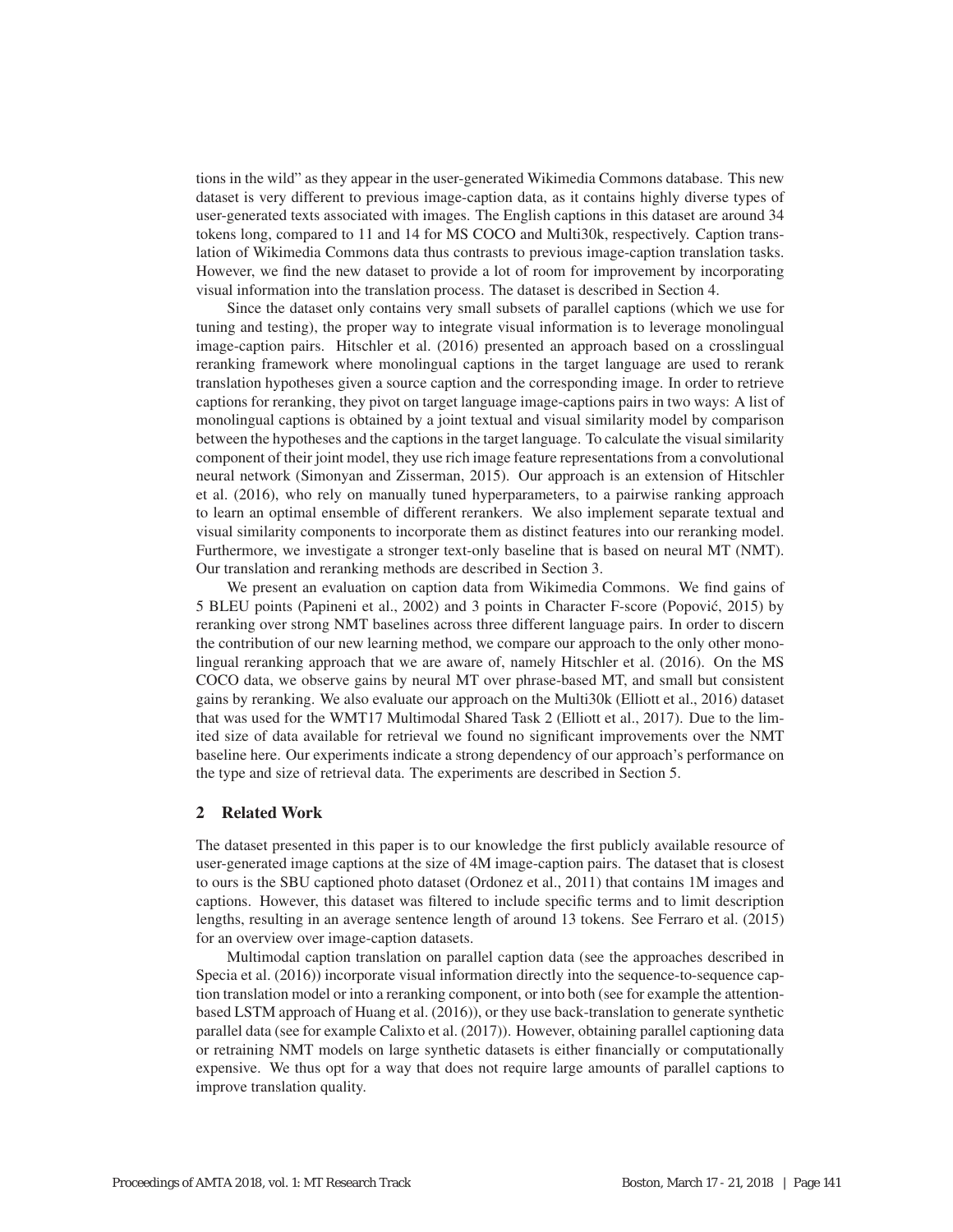|           | Hitschler et al. (2016) | Our work                           |
|-----------|-------------------------|------------------------------------|
| Dataset   | MS COCO: clean,         | Wikimedia Commons:                 |
|           | limited vocabulary      | captions "in the wild"             |
| Retrieval | multimodal joint model  | orthogonal models for image & text |
| Reranker  | interpolation of scores | trained model-based reranker       |
| MT-System | Statistical (cdec)      | Neural (nematus)                   |
| Languages | de-en                   | de-en, fr-en, ru-en                |

Table 1: Comparison of Hitschler et al. (2016) to our work.

Our work can be seen as an extension of the idea of Wäschle and Riezler  $(2015)$  to multimodal data. Their approach is based on cross-lingual retrieval techniques to find sentences in a large target-language document collection, which are then used to rerank candidate translations. Our approach uses textual relevance and visual similarity (see Section 3.2) to obtain lists of multimodal pivot documents from a monolingual image-caption corpus similar to the idea described in Hitschler et al. (2016). In contrast to their approach, we do not rely on grid search for hyperparameters but instead use a machine learning approach to determine optimal weights of different rerankers to get the best scoring ensemble. In order to discern the contribution of our learning method, we compare it to the monolingual reranking approach of Hitschler et al. (2016) on the MS COCO v2014 dataset that was used in their work.

## 3 Method

# 3.1 Overview

Following the idea of Hitschler et al. (2016), we use retrieval models to find similar images and image captions in a target language image dataset to rerank target language caption translations  $e$  of a source caption f. This approach does not rely on large amounts of parallel data, but only requires monolingual target image-captions pairs. Modularizing the retrieval and translation component makes our method applicable to any existing translation system. Additionally, we can make use of new retrieval data instantly without expensive retraining of the translation model. This is a valuable property for active production systems where larger amounts of images and associated texts are available, e.g. in online shops.

The main difference between our model and Hitschler et al. (2016) is the way we implement the multimodal retrieval component and the reranker. We do not combine the visual and textual similarity models in a joint model, but let our model chose the best ensemble of rerankers that operate on top-k lists generated on visual and textual similarity. Our motivation behind separating textual and visual components is that textual and visual retrieval provide orthogonal information which can be best combined in an ensemble of reranking components operating on different feature sets. Thus, we do not manually tune any hyperparameters and instead apply a supervised training approach following a learning-to-rank strategy. See Table 1 for an overview comparison.

## 3.2 Multimodal Retrieval Model

The middle part of Figure 1 illustrates the textual and visual retrieval components for selecting pivot documents (i.e. image-caption pairs) from a target document collection  $m$ . For each source image-caption pair  $(i, f_i)$ , our model uses the image i and a decoder-generated target hypothesis list  $N_{f_i}$  to yield two lists of pivot documents, namely a list  $M_i$  based on visual similarity, and a list  $L_{f_i}$  based on textual similarity. These lists are input to the parameterized retrieval score function defined in Section 3.3.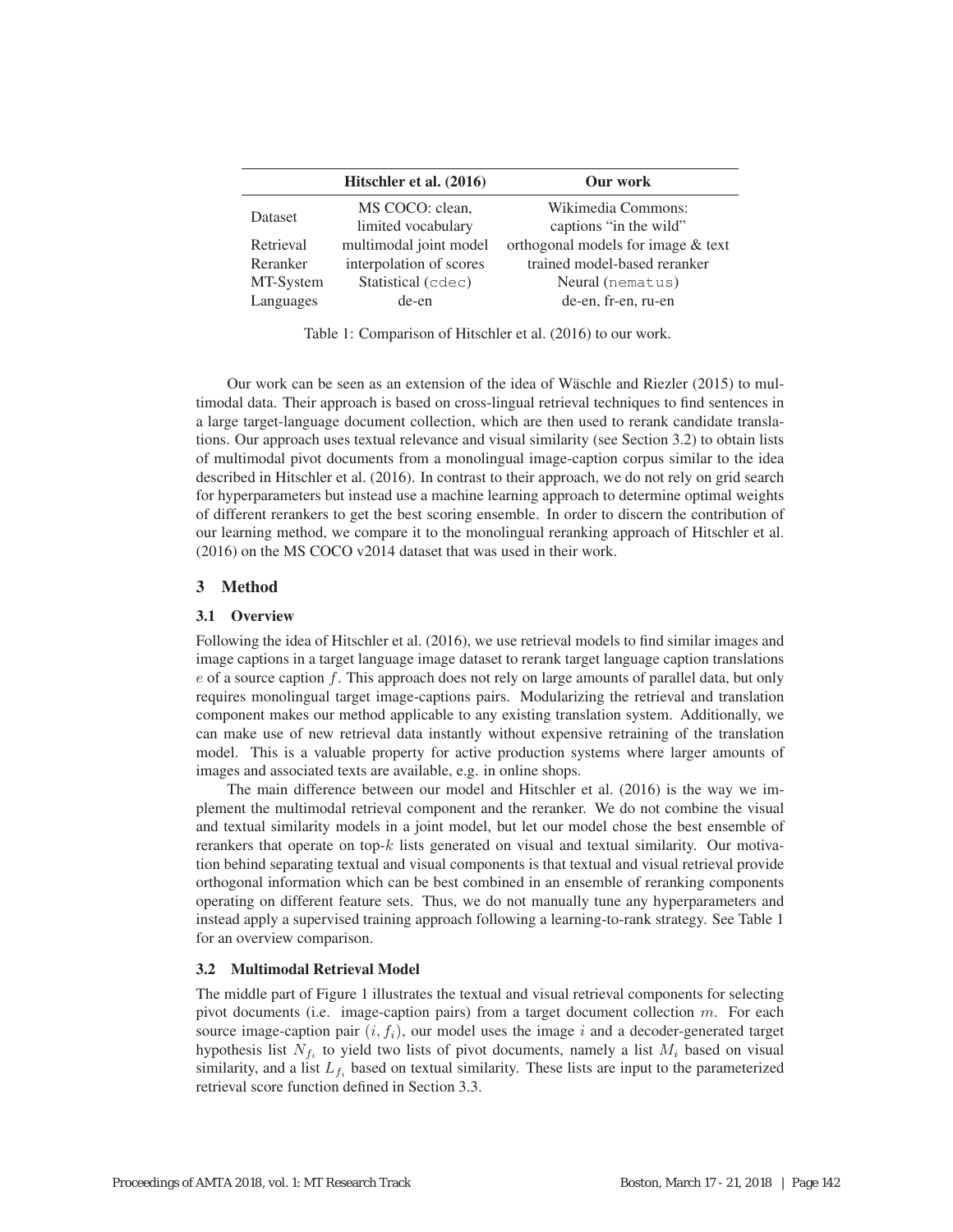

Figure 1: Given a source image-caption pair  $(i, f_i)$ , we apply image-based and text-based retrieval models to obtain separate lists of pivot documents ( $M_i$  and  $L_{f_i}$ ). These lists are input to multiple reranker components, which are combined in a model-based reranker. Final output is the highest scoring target caption  $\hat{e}_i$  selected from the decoder's hypothesis list  $N_{f_i}$ .

**Pivot documents based on textual similarity** Using the translation hypotheses  $N_{f_i}$  as query against the monolingual target document collection, we select the top- $k$  most similar pivot documents using the standard TFIDF metric from information retrieval. Given a target document collection m and the translation hypotheses  $N_{f_i}$ , the text-based retrieval model  $T(m, N_{f_i})$  returns a list of image-caption pairs  $L_{f_i}$  ordered by an unsmoothed TFIDF score (Spärck Jones, 1972).

Pivot documents based on visual similarity This list consists of the top- $k$  nearest neighboring image-caption pairs to the source image in visual space. Our distance metric  $s(i, j)$ between two images i and j is the cosine of the 4,096-dimensional feature representations  $v_i$  and  $v_j$  of images i and j taken from the penultimate layer of the VGG16 model by Simonyan and Zisserman (2015), which was pre-trained on ImageNet (Russakovsky et al., 2014):  $s(i, j) = \frac{\mathbf{v}_i \cdot \mathbf{v}_j}{\|\mathbf{v}_i\|_2 \|\mathbf{v}_j\|_2}$ . Given a target document collection m and a source image i, the imagebased retrieval model  $S(m, i)$  returns a list of image-caption pairs  $M_i$  sorted by visual similarity.

## 3.3 Parameterized Retrieval Score

We formulate a parameterized retrieval score function as follows. Based on a relevance score function  $g_m(x, y)$  that returns the relevance of caption y to translation hypothesis x, define a retrieval score  $RS_{r,m}(h, t_k)$  that calculates the average relevance of a hypothesis h to a sequence  $t_k$  of top- $k$  retrieved captions up to a cutoff level  $r$ :

$$
RS_{r,m}(h, t_k) = \frac{1}{N_{g_m}} \sum_{n=1}^{r} g_m(h, t_{k,n}).
$$
\n(1)

Here,  $t_{k,n}$  denotes the  $n^{\text{th}}$  element of the sequence, and  $N_{g_m}$  is a normalization parameter for a given choice of relevance function  $g_m$ .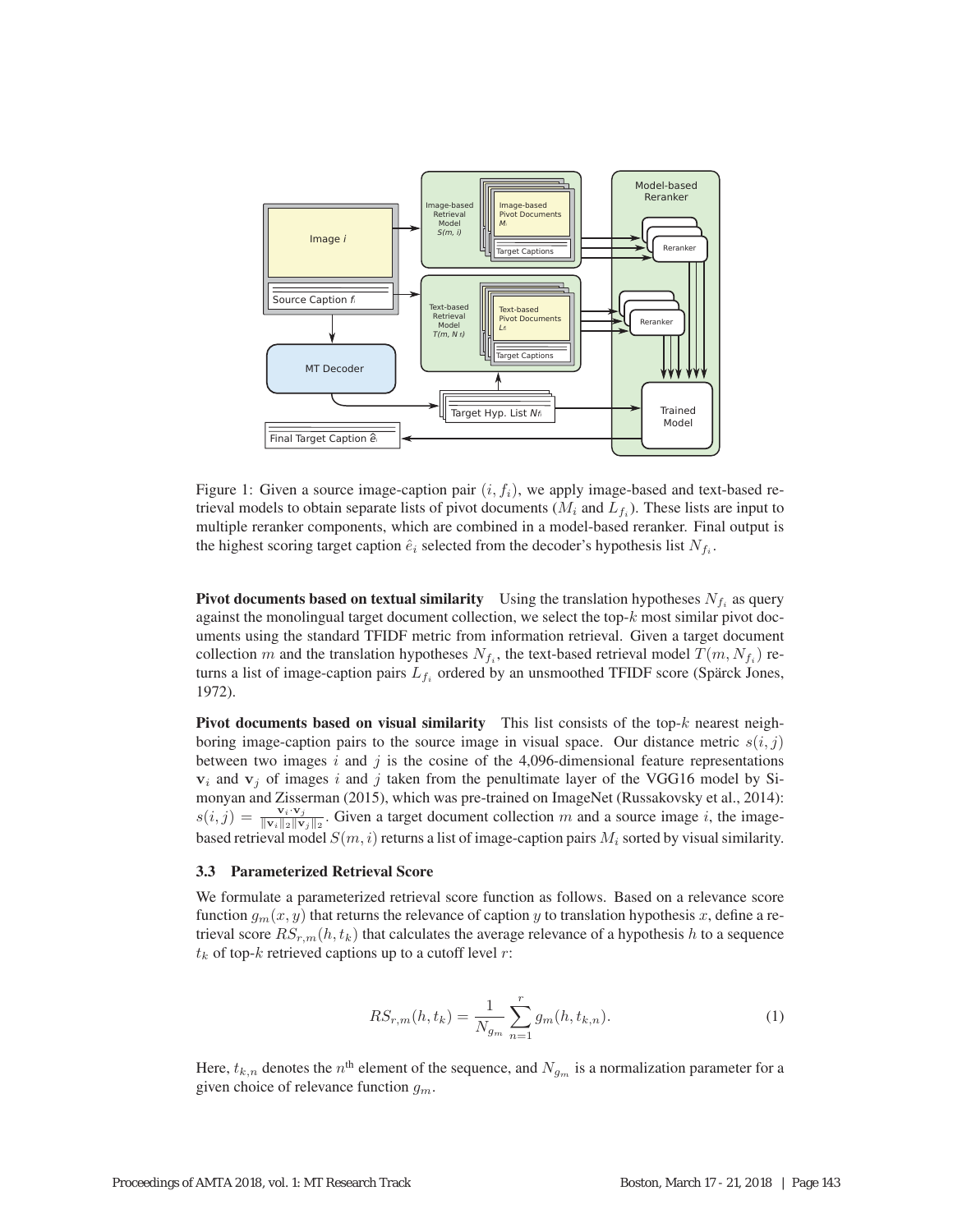

Figure 2: Absolute frequencies of lowercased words against their rank in Multi30k, MS COCO and Wikimedia Commons data, illustrating the differences in corpus size and vocabulary of the three corpora.

The retrieval score defined in Equation (1) can make use of different top- $k$  caption lists,  $L_{f_i}$  or  $M_i$ , based on textual or visual similarity, respectively. The relevance function  $g_m(x, y)$ can be instantiated to any retrieval score or similarity function that suits our needs. In our experiments, we applied the standard TFIDF metric from information retrieval and smoothed sentence-based BLEU (S-BLEU) (Chen and Cherry, 2014). The normalization parameter  $N_{g_m}$ depends on the relevance function and is in our case either the number of top-k captions for S-BLEU or the number of words for TFIDF.

Based on this formulation we combine up to 36 ranking functions defined on different top-k sequences, relevance functions, and cutoff levels. This setup can be easily extended by additional relevance score functions.

#### 3.4 Learning to Rank Captions

Our final ranking score function  $RE_{\theta}$ ,  $\theta \in \mathbb{R}^{37}$  is defined as linear combination of up to 36 retrieval scores plus 1 translation model score as additional feature as follows:

$$
RE_{\theta}(h) = \sum_{i} \alpha_{m,r,t_k} \cdot RS_{r,m}(h,t_k), \text{ where } \alpha_{m,r,t_k} = \theta_i. \tag{2}
$$

We optimize this model by pairwise ranking to determine the importance of each reranker as follows: given a list of hypothesis ordered by a metric reflecting the translation quality with respect to a reference, our system should rank a higher scoring hypothesis above a lower scoring one. We used Character F-score as the metric to optimize throughout our experiments.

This is formalized by the following hinge-loss objective, where  $h^+$  is a higher and  $h^-$  is a lower scoring hypothesis, H is the set of all such pairings in the training set, and  $RE_{\theta}$  denotes the current ensemble of rerankers defined by  $\theta$ :

$$
\underset{\theta}{\text{argmin}} \sum_{(h^+,h^-)\in H} \max(RE_{\theta}(h^-) - RE_{\theta}(h^+), 0). \tag{3}
$$

For each source sentence, we pair all translation hypotheses which differ in Character Fscore with respect to the reference translation. Thus, we can extract up to  $\frac{n(n-1)}{2}$  pairs for each sentence given a hypothesis list of n elements. At  $n = 100$  our models need not more than 500 to 1,000 parallel image-captions pairs in practice. Training was done using the Vowpal Wabbit toolkit.<sup>1</sup>

<sup>1</sup>http://hunch.net/˜vw/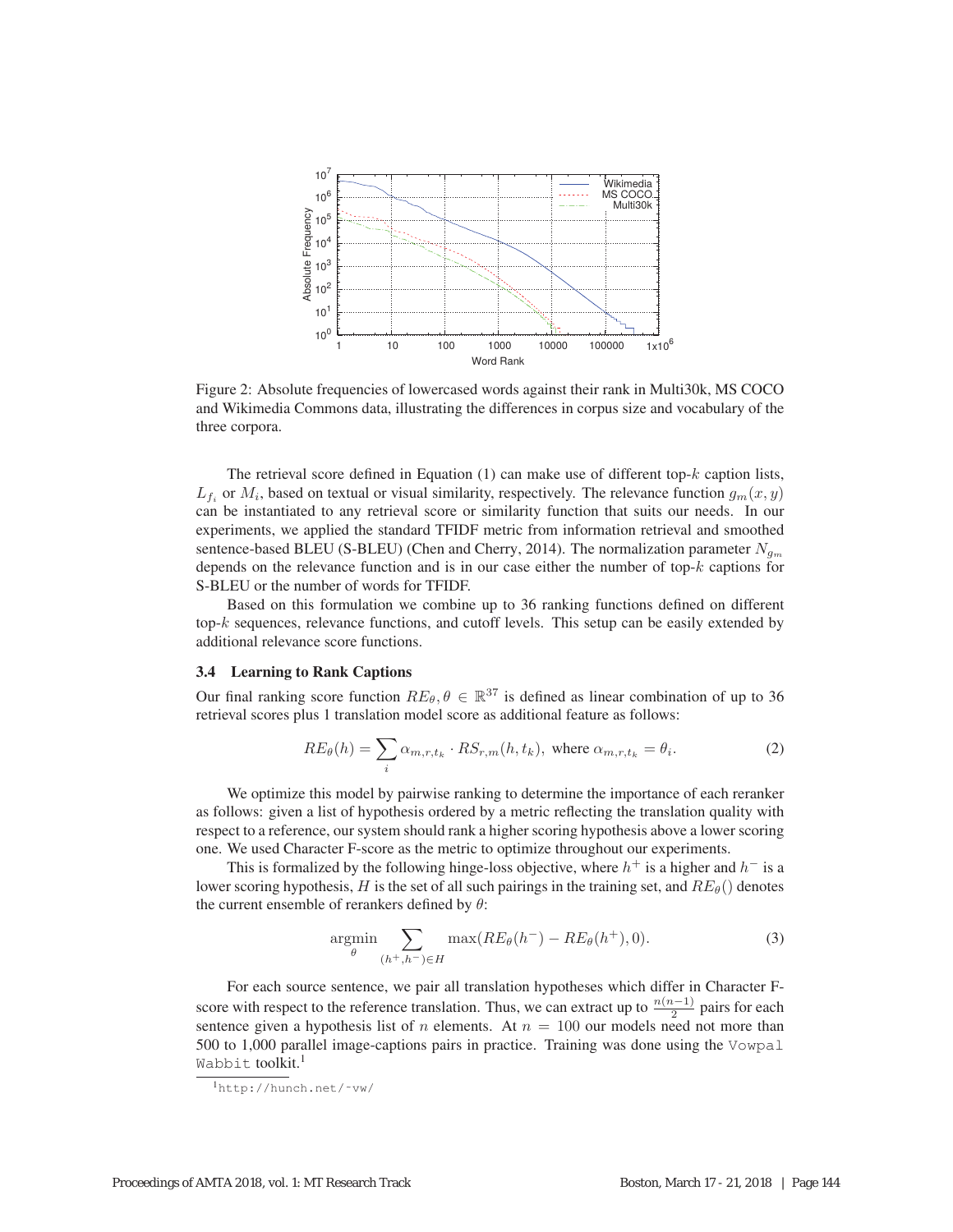|                        | Multi30k        | MS COCO v2014 | Wikimedia Commons                 |
|------------------------|-----------------|---------------|-----------------------------------|
| Images with captions   | 30,014          | 82,783        | 7,073,243                         |
| with English captions  | 30,014          | 82,783        | 4, 149, 659                       |
| Captions per image     | 5               | 5             | $1.14$ on avg.                    |
| Caption language $(s)$ | English, German | English       | English, German, French, Russian, |
| Type of caption        | descriptive     | descriptive   | indeterminable                    |
| Avg. tokens per        | 13.51           | 11.32         | 34.35                             |
| English caption        |                 |               |                                   |
| Unique types           | 18,078          | 24, 117       | 738, 479                          |

Table 2: Comparison between Multi30k, MS COCO and Wikimedia Commons data.

The rightmost box in Figure 1 illustrates how our model-based reranker uses information from image-based and text-based pivot documents  $M_i$  and  $L_{f_i}$  in an ensemble of rerankers to select the highest scoring caption translation  $\hat{e}_i$  from a decoder-generated hypothesis list  $N_{f_i}$ .

# 4 Data: Manually Annotated Captions versus Captions "In the Wild"

Image caption translation has been mostly applied to relatively clean data, where monolingual captions are generated by annotators (Flickr30k, Multi30k, MS COCO) and translations are afterwards added by translators (Elliott et al., 2016; Hitschler et al., 2016). Our work investigates the questions whether image caption translation can make use of much noisier and more natural datasets, such as captions found in Wikimedia Commons. Thus, we conduct experiments on two fundamentally different types of captions, i.e. Multi30k and MS COCO on one side, and Wikimedia Commons on the other side. The two types of corpora are clearly distinguishable in Figure 2, which shows the absolute frequencies against the rank of lowercased words in all three corpora: Multi30k and MS COCO are relatively close, while our Wikimedia Commons dataset contains much more tokens and types. Furthermore, the latter has considerably more images and significantly longer captions. Table 2 lists the main characteristics of the three datasets.

**Descriptive Captions** Most work on image caption translation is done on artificially created captions that were generated by annotators based on clear instructions. Such captions are usually descriptive<sup>2</sup> and omit named entities and other information not present in the image. Table 2 shows that the average sentence length of our descriptive captions lies around 11 and 13 tokens. Figure 3 (left) gives an example of the descriptive captions found in the MS COCO dataset. Captions found in the Multi30k dataset are very similar by their nature.

Captions in the Wild Largely available image-caption data in the web does not fall into the category described in the previous paragraph. For the most part, existing image-caption pairs are not strongly descriptive, but mention product names, locations, and other aspects that are not obviously encoded in the image. Table 2 shows that the average sentence length of captions in Wikimedia Commons is about 34 tokens. See Figure 3 (right) for an example of a typical caption from Wikimedia Commons.

## 5 Experiments

## 5.1 Image-Caption Data

We constructed a retrieval dataset based on English image-caption pairs from a recent dump of Wikimedia Commons created by the wikimgrab.pl utility.<sup>3</sup> We filtered out images with

<sup>2</sup>Hodosh et al. (2013) call such captions *conceptual descriptions*.

<sup>3</sup>https://commons.wikimedia.org/wiki/User:AzaToth/wikimgrab.pl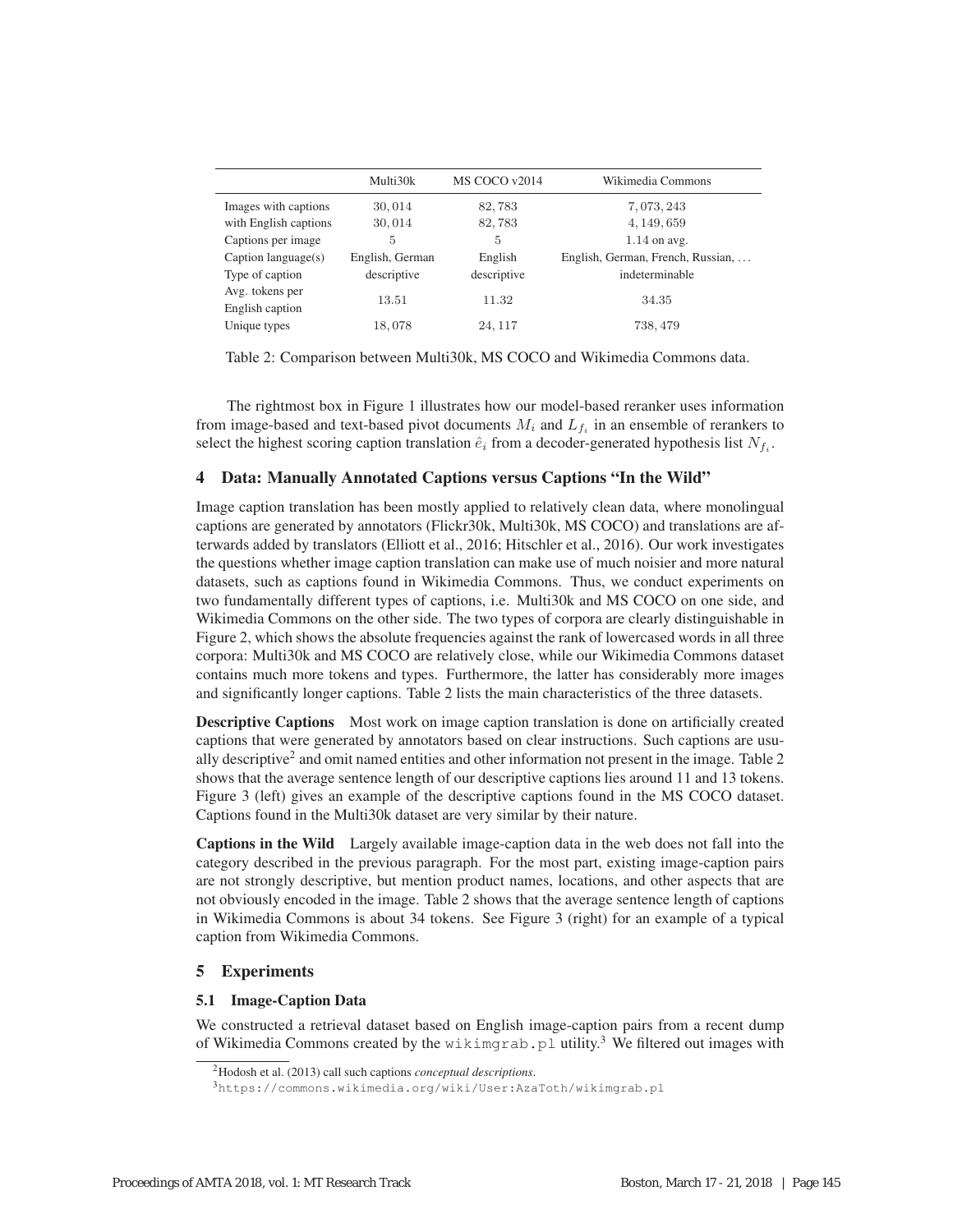

- A bunch of boats parked at a busy and full harbor.
- A group of boats floating on top of a river near a city.
- A group of boats on water next to pier.
- Boats lined up in rows in water at the dock
- Motor boats parked near a dock in a marina.



• View of a disused pier in North Woolwich, London Borough of Newham, London.

*London, North-Woolwich, Thames 27.jpg* by *Kleon3* is licensed under CC BY-SA 4.0.

Figure 3: Image-caption examples from MS COCO (left) and Wikimedia Commons (right).

extreme aspect ratios  $(>3:1)$  and kept only images in JPEG- and PNG-format, as other formats are likely to contain data not useful for our approach (e.g. SVG-encoded logos or PDF-scanned document pages). Furthermore, we randomly selected 2,000 images with parallel captions for each of three language pairs, German-English (de-en), French-English (fr-en), and Russian-English (ru-en). One half of the parallel data is used as development set for training the reranker, the other half is used for testing.

During retrieval, we only use images and captions that were not included in the development or test set data, totaling in 3,816,940 images with mostly a single corresponding caption. In case of duplicate images, we discarded retrieval matches with an identical image to the query image or where the annotated target caption was identical to the gold standard target caption.

We applied the standard utilities from the  $\text{cdec}^4$ -toolkit to tokenize and convert the data, namely tokenize-anything.sh, lowercase.pl. Parallel captions were additionally filtered by filter-length.pl. Table 3 gives an overview of the visual and textual data sources we used in our experiments. Examples for image-caption pairs from our dev and test sets together with a script to retrieve the full data set is available for download.<sup>5</sup> The data is released in accordance to the respective licenses.

## 5.2 Translation Systems

We trained our baseline translation system with Nematus (Sennrich et al., 2017), a state of the art toolkit for neural machine translation.<sup>6</sup> We tokenized and converted all training data to lower case using the same cdec utilities as were used for pre-processing of the retrieval data. In addition, we performed 20,000 steps of byte pair encoding (Sennrich et al., 2016) on the input and output vocabularies, giving our systems an open output vocabulary in principle. We used default parameters for learning, measured the cross-entropy of a held-out validation set after processing every 10,000 training samples and stopped training accordingly. For training and validation data, we filtered out sentences longer than 70 words (before byte pair encoding).

<sup>4</sup>https://github.com/redpony/cdec

<sup>5</sup>http://www.cl.uni-heidelberg.de/wikicaps

 $6$ https://github.com/rsennrich/nematus, git commit hash (unique revision identifier):

<sup>54</sup>be147dc363603d69643c35b700ae5d9de2ad93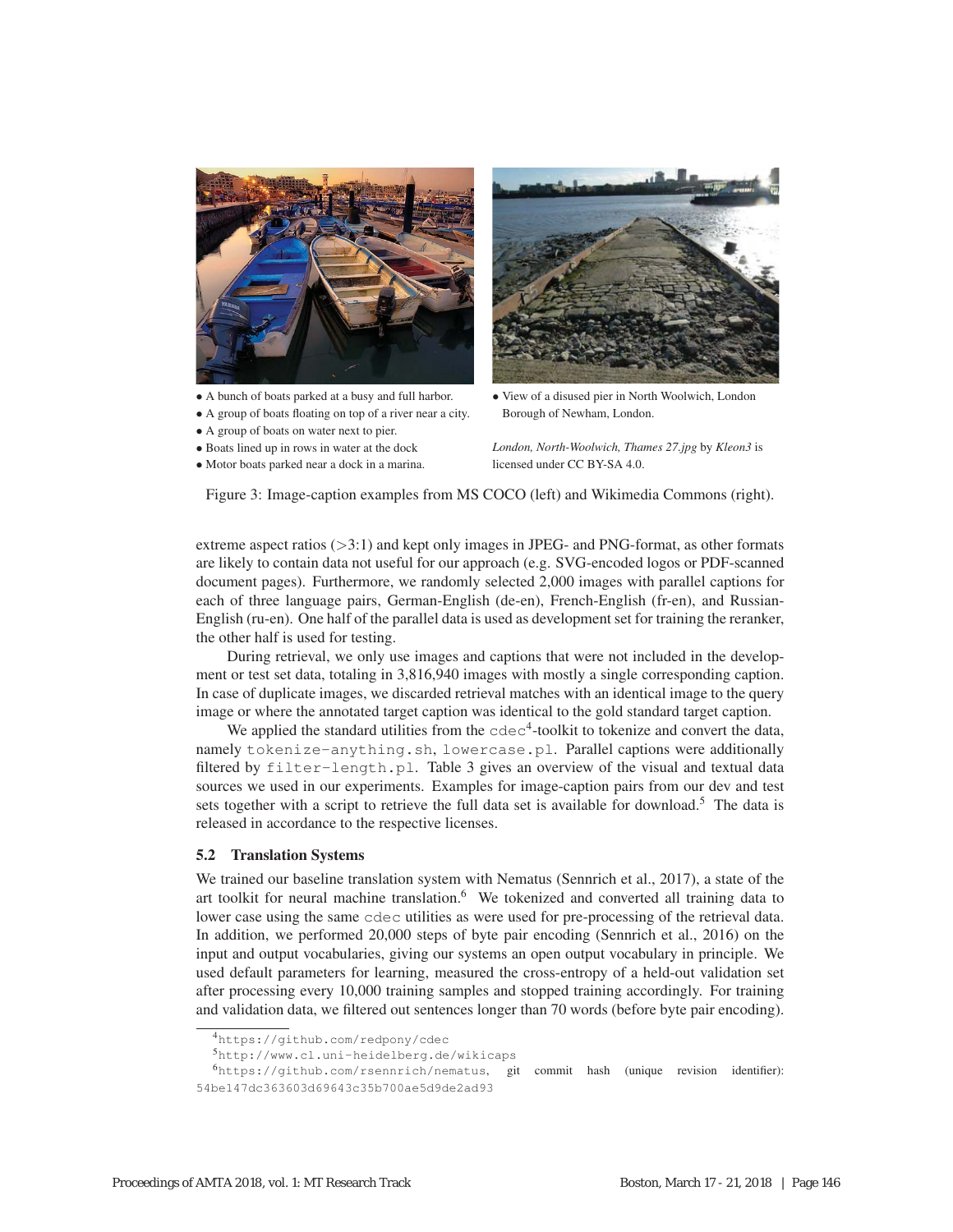|             | Images    | Captions    | Languages           |
|-------------|-----------|-------------|---------------------|
| development | 1,000     | 1,000       | de-en, fr-en, ru-en |
| test        | 1,000     | 1,000       | de-en, fr-en, ru-en |
| retrieval   | 3,816,940 | 3, 825, 132 | en                  |

Table 3: Number of images and captions in the dataset extracted from Wikimedia Commons.

For reranking and retrieval, we generated *n*-best lists of length  $n = 100$  using beam search. The same beam size of  $n = 100$  was used for our baseline systems. We used the following training data for the three language pairs:

French-English We trained our French-English translation system on data made available for the WMT 2015 translation shared task.<sup>7</sup> We used the Europarl, News Commentary and Common Crawl data for training.

Russian-English Our Russian-English translation system was trained with the Europarl and News Commentary data from the WMT 2016 shared task on news translation.<sup>8</sup>

German-English In order to enable direct comparison with Hitschler et al. (2016), we used the same training data as was used for their statistical machine translation system (Europarl, News Commentary and Common Crawl Data as provided for WMT 2015). For the experiments on COCO, we domain-adapted our system on the same data as the in-domain system of Hitschler et al. (2016), the corpus of parallel image captions provided for the WMT 2016 shared task on multimodal machine translation.<sup>9</sup> This was achieved by continuing training on the in-domain data once training was complete on the out-of-domain training data.

## 5.3 Ranking Components

The rankers we combine operate on features that make use of retrieval- and translation-based metrics such as TFIDF and S-BLEU. These features are extracted from textual- or visualretrieval-based pivot documents. To evaluate the contribution of different combinations of rerankers in an ablation experiment, we use the following letters to identify the types of rerankers in a combination:

- **T** : textual-retrieval-based TFIDF
- **B** : textual-retrieval-based S-BLEU
- **V** : visual-retrieval-based TFIDF
- **W** : visual-retrieval-based S-BLEU

For example, a system that operates solely on textual-retrieval-based TFIDF and S-BLEU (T,B) is labeled TB, while a system that uses textual- as well as visual-retrieval-based S-BLEU (B,W) and visual-retrieval-based TFIDF (V) is labeled BWV. A system that is trained on all available rerankers is labeled TVBW.

The length of the hypothesis list for the reranker was selected on dev using Character F-score as our primary metric for tuning. See Tables 8, 9, 10, and 11 for details.

We also modified the length of pivot document list across rankers and implemented different cutoff levels for the similarity as defined in Equation 1 at 3, 5, 10, 20, 50, and 100. In total we obtain 36 different rerankers. Note that it is straightforward to add new rerankers based on different similarity score functions or cutoff levels.

<sup>7</sup>http://www.statmt.org/wmt15/translation-task.html

<sup>8</sup>http://www.statmt.org/wmt16/translation-task.html

<sup>9</sup>http://www.statmt.org/wmt16/multimodal-task.html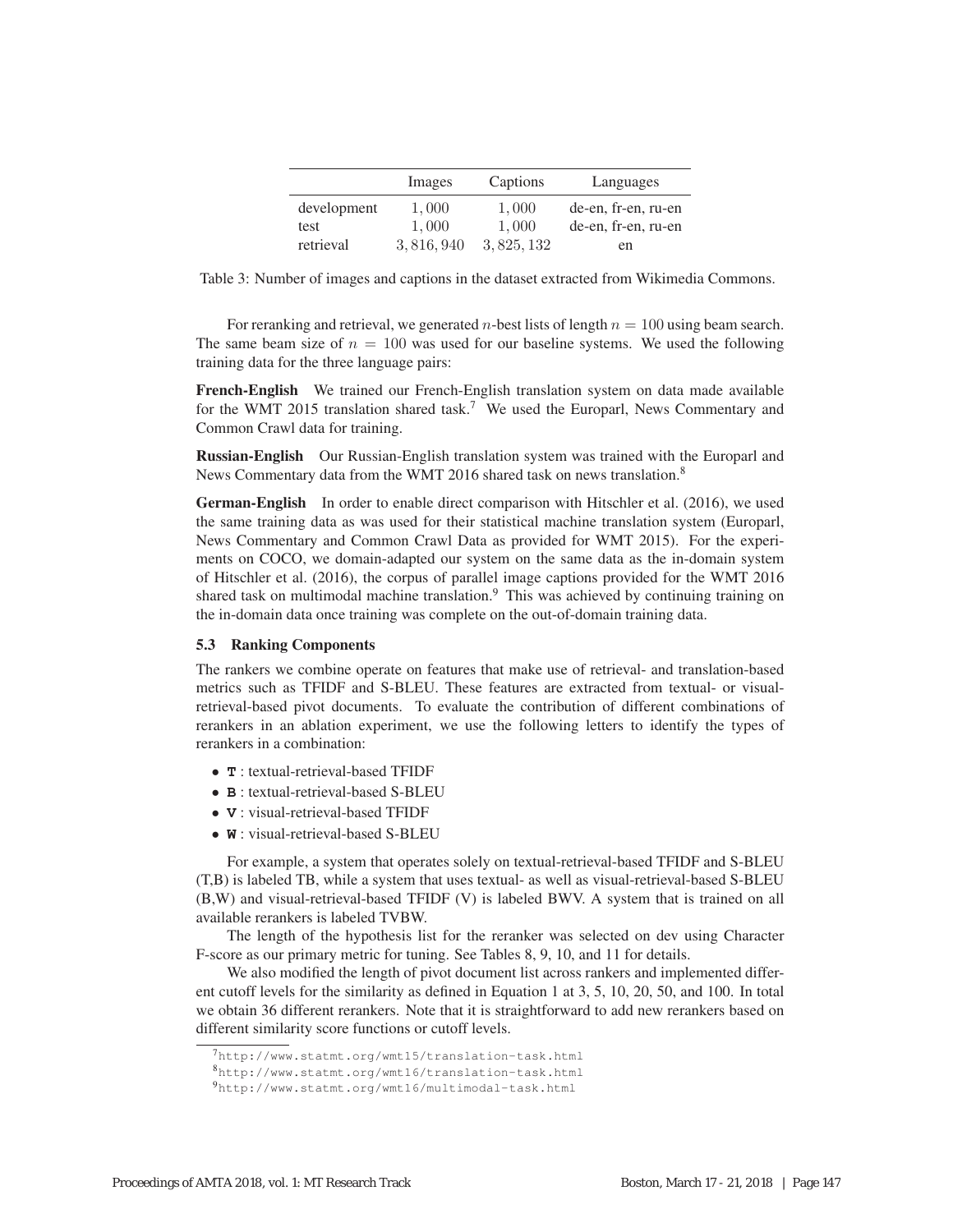|                     | baseline                                              | В. | TR. | $\mathbf{V}$ | W | TV |  | BW BWV TVBW                                                          |
|---------------------|-------------------------------------------------------|----|-----|--------------|---|----|--|----------------------------------------------------------------------|
| BLEU<br>Character-F | 49.35 49.16 49.29 49.19 49.33 49.11 49.28 49.22 49.18 |    |     |              |   |    |  | 21.66 21.44 21.55 21.54 21.34 21.33 21.19 21.84 21.90 21.76<br>49.19 |
|                     |                                                       |    |     |              |   |    |  |                                                                      |

Table 4: BLEU and Character F-scores on German-English Multi30k test data from the WMT17 Multimodal Task 2 (Elliott et al., 2017). Due to the limited data available for retrieval our approach did now show improvements over the nematus baseline.

|            | System                                     | baseline | T     | В     | TВ    | V     | W     | TV     | <b>BW</b> | <b>BWV</b> | TVBW  |
|------------|--------------------------------------------|----------|-------|-------|-------|-------|-------|--------|-----------|------------|-------|
|            | cdec in-dom.<br>(Hitschler et al., 2016)   | 29.6     |       |       |       |       |       |        |           |            |       |
| EU         | <b>TSR-CNN</b><br>(Hitschler et al., 2016) | 30.6     |       |       |       |       |       |        |           |            |       |
| E          | New reranker                               | 29.6     | 26.96 | 28.47 | 30.83 | 27.54 | 30.59 | 131.04 | 130.79    | 30.67      | 30.76 |
|            | Our system                                 | 33.78    | 33.88 | 33.27 | 32.97 | 33.92 | 32.46 | 34.03  | 34.30     | 34.21      | 34.40 |
| <b>ChF</b> |                                            | 62.74    | 62.93 | 62.37 | 62.29 | 63.01 | 61.70 | 62.90  | 62.91     | 62.86      | 63.00 |

Table 5: BLEU and Character F-scores (ChF) on de-en MS COCO test data from Hitschler et al. (2016) for their cdec in-domain and TSR-CNN systems, the new reranker applied to the cdec hypothesis lists, and our new system on different combinations of rerankers. Significant improvements over the baseline system are indicated by preceding  $\frac{1}{2}$  ( $p < 0.03$ ) and  $\frac{1}{2}$  ( $p <$ 0.003) as reported by MultEval's randomization test (Clark et al., 2011).

# 5.4 Results

Our experiments revealed a strong connection between certain properties of retrieval data and the performance of our approach. On very clean, manually constructed data of limited size and complexity like the Multi30k dataset, our retrieval-based method fails to extract additional useful information. As the data available for retrieval grows, we observe small gains like in the experiments on MS COCO. The biggest improvements, however, can be found on the much larger and inherently diverse Wikimedia Commons dataset we described before. We discuss the results of an ablation experiment for various combinations of rerankers on the different datasets in detail in the following paragraphs.

Multi30k The results listed in Table 4 show that the retrieval-based approach does not lead to gains in BLEU or Character F-score on the Multi30k dataset. We see two main reasons for this: Firstly, the dataset available for retrieval is orders of magnitude smaller that the Wikimedia Commons dataset. Secondly, the descriptive captions are of low complexity, e.g. built of a small vocabulary and simple sentence structure. Thus, the additional information contributed to the reranking step by pivot images and documents is very limited. The necessity to restrict reranking to short hypothesis lists (top-5 only, see Table 9) underlines this problem, as the ensemble of rerankers is not able to select better translations further down in the list.

MS COCO As shown in Table 5, on manually annotated caption data, our neural machine translation baseline outperformed the best system of Hitschler et al. (2016) by more than 3 BLEU percentage points, demonstrating the advantages of neural over statistical machine translation. We were able to achieve nominal gains over this very strong baseline using our multimodal reranking setup. We found small but consistent gains in terms of BLEU if textual and visual information is combined (TV, BW, BWV, TVBW). The best system improved over the neural machine translation baseline by 0.62 BLEU points and 0.27 Character F-score points.

We also applied our model-based reranker to the original cdec's hypothesis lists provided by Hitschler et al. (2016). The orthogonal nature of textual and visual components is particularly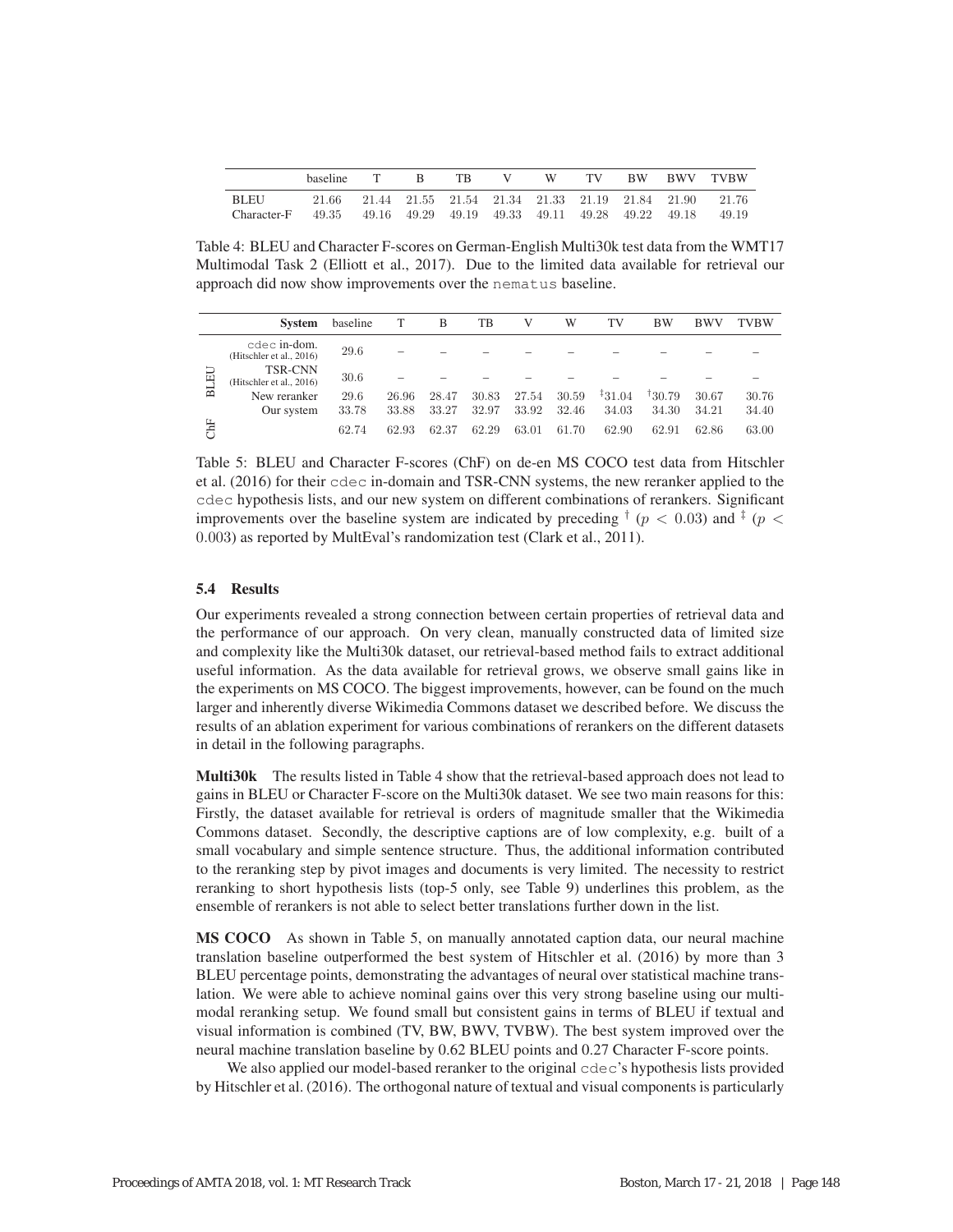|    | <b>System</b> | baseline |        | B      | TВ               |       | W     | TV               | <b>BW</b>          | <b>BWV</b>         | <b>TVBW</b> |
|----|---------------|----------|--------|--------|------------------|-------|-------|------------------|--------------------|--------------------|-------------|
| EQ | de-en         | 35.29    | †36.45 | 139.20 | 34.00            | 35.35 | 37.09 | $^\dagger 36.53$ | 140.90             | <sup>†</sup> 40.76 | †39.39      |
|    | fr-en         | 27.81    | 29.79  | 134.70 | $^\dagger 35.27$ | 27.85 | 25.09 | 129.82           | $\frac{133.74}{ }$ | 133.62             | 129.76      |
| Б  | ru-en         | 12.85    | 12.89  | 15.08  | $^\dagger 15.74$ | 12.93 | 12.04 | 12.91            | 15.51              | 15.45              | †14.61      |
|    | de-en         | 66.57    | 67.42  | 69.01  | 65.79            | 66.68 | 68.50 | 67.51            | 69.01              | 68.95              | 68.27       |
| Яĸ | fr-en         | 67.99    | 69.28  | 70.81  | 71.28            | 68.27 | 65.59 | 69.50            | 69.66              | 69.75              | 68.24       |
|    | ru-en         | 45.33    | 46.56  | 46.63  | 47.07            | 45.84 | 44.77 | 46.40            | 46.94              | 47.03              | 46.41       |

Table 6: BLEU and Character F-scores (ChF) on Wikimedia test data. Best scoring systems for each language pair were selected on the dev set and are printed in bold. For BLEU, the preceding  $\dagger$  indicates a significant improvement ( $p < 0.005$ ) over the baseline system as reported by MultEval's randomization test (Clark et al., 2011).

apparent in the combination of T and V rerankers, where TV showed the biggest improvement of 1.49 BLEU points over the baseline system. All combinations of textual and visual components showed consistent improvements over the best joint system (TSR-CNN) on this dataset.

Wikimedia Commons On Wikimedia Commons, improvements over the neural machine translation baseline were much larger as our retrieval-based reranking approach was very effective in improving translation quality: As shown in Table 6, the improvement were as high as 7.46 BLEU points and 3.29 Character F-score points (French-English). However, text-based retrieval presented a strong baseline on this dataset, which was not always outperformed by additional multimodal retrieval components. Best performance was achieved by a multimodal system only on the German-English data; there was no consistent improvement from incorporating image retrieval data across all three language pairs. It should be noted that irrespective of multi-modality, the best retrieval-based systems always comfortably outperformed the neural machine translation baseline on this dataset. Here, the ensemble of rerankers can make use of hypothesis lists up to the maximum length (see Table 11), as it is able to successfully identify good translations by exploiting information from pivot images and documents.

# 5.5 Examples

Table 7 shows two examples of source image-caption pairs, the reference translation, and target translations produced by the nematus baseline, a pure text-retrieval-based reranking system (TB), and three combinations of text- and image-based reranking components (BW, BWV, TVBW). In both examples, the text-retrieval-based reranking system was not able to select a different translation than the plain MT system. In the left example, additional visual information supports the translation mentioning the "garden", which is a prominent part of the image. In the right example, visual information again helps to select the more complete translation containing the phrase "leaning tower". Notably, the same translation was favored in all four combinations of text- and image-based reranking components (i.e. TV, BW, BWV, TVBW) in the left example, and in the three combinations listed in the table in the right example.

## 6 Conclusions

We presented a dataset and method for improving caption translation of noisy user-generated data without the need of large parallel captions. Our dataset contains 4M image-caption pairs extracted from Wikimedia Commons, with an average sentence length of 34 tokens and a vocabulary size that is orders of magnitude larger than in previously used caption translation data.

The key idea of our method is to retrieve matches on monolingual target captions, based on textual and visual similarity, and re-score translation hypotheses according to similarity with target matches. This allows us to modularize the translation and the retrieval components of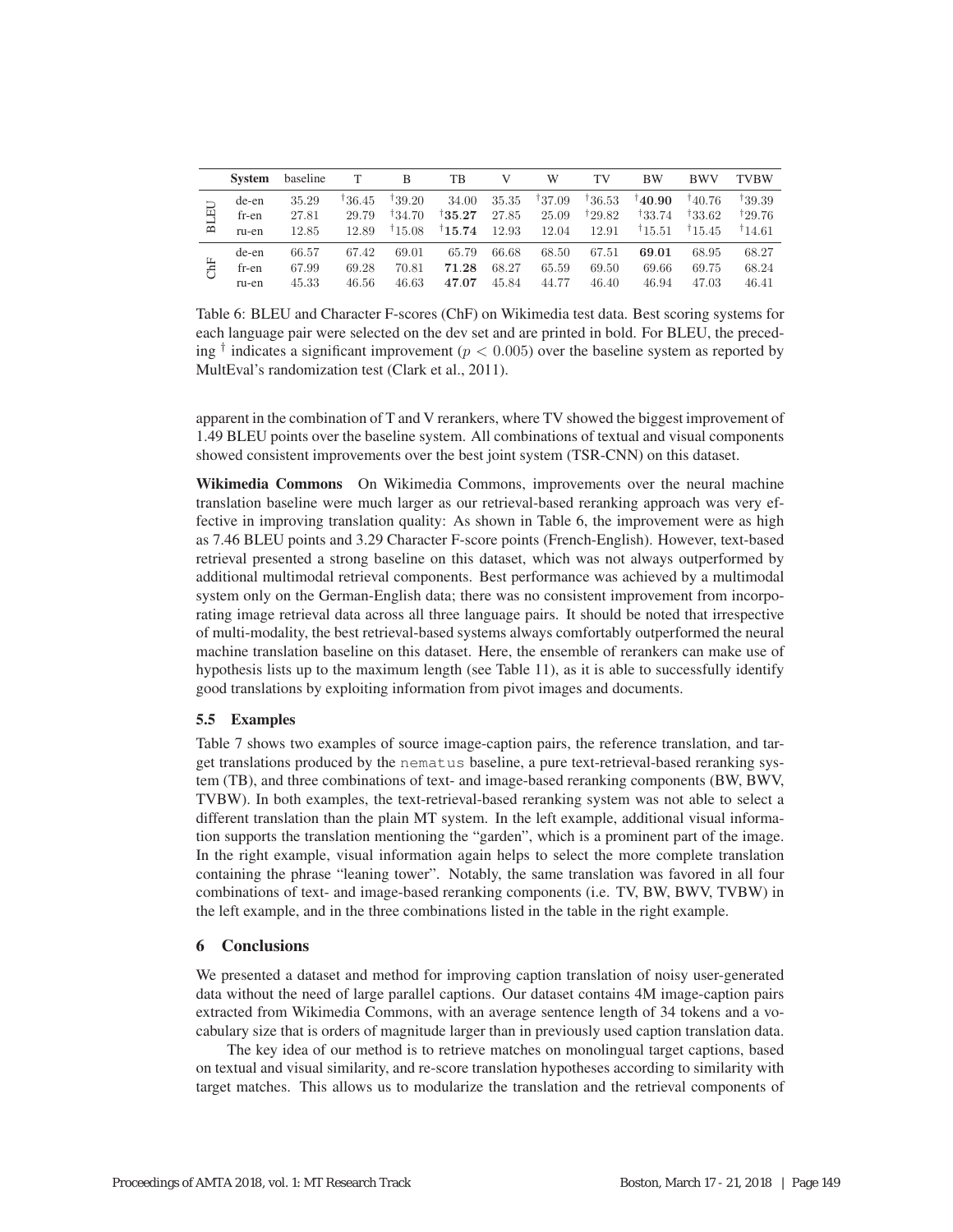| Image           |                            |                                              |
|-----------------|----------------------------|----------------------------------------------|
| Source          | Schlossgarten Oldenburg    | Kathedrale von Pisa & schiefer Turm von      |
|                 |                            | Pisa, Pisa, Italien                          |
| nematus         | oldenburg palace           | pisa cathedral of pisa, pisa, italy          |
| Text only TB    | oldenburg palace           | pisa cathedral of pisa, pisa, italy          |
| Text+visual BW, | castle garden of oldenburg | pisa cathedral, leaning tower of pisa, pisa, |
| BWV, TVBW       |                            | italy.                                       |
| Reference       | oldenburg castle garden    | pisa cathedral & leaning tower of pisa,      |
|                 |                            | pisa, italy                                  |

Table 7: Examples for improved caption translation "in the wild" by multimodal feedback. *Oldenburg Schlossgarten 6.JPG* (left) by *Corradox* and *Pisa Cathedral & Leaning Tower of Pisa.jpg* (right) by *The Velocity* are licensed under CC BY-SA 4.0.

our system. In practice, this means that if new retrieval data becomes available, the translation system does not need to be re-trained, enabling fast adaptation of the system to new data. This is economically interesting in situations where data is constantly changing and frequent retraining of a system is prohibitive, like in an e-commerce environment.

Our results show the potential benefit of retrieval-based multimodal machine translation in the challenging setting of caption translation on data from Wikimedia Commons. The learningto-rank setup for optimizing the ensemble of rerankers is able to exploit the orthogonal information from textual and visual retrieval of target images (and captions) and achieves large improvements over strong neural machine translation baselines. We also achieved gains by reranking on manually annotated data from MS COCO. However, the results on the Multi30k dataset emphasize that a large retrieval database is crucial for the performance of the reranking approach and that it especially benefits from more complex and diverse data.

In future work we would like to investigate possibilities to integrate monolingual imagecaption as feedback signal in a reinforcement learning setup to neural caption translation (see for example He et al. (2016)). We would also like to further evaluate and enhance our method on other realistic datasets encountered "in the wild" like web-crawled content, product descriptions, and reviews.

# Acknowledgements

We would like to thank the anonymous reviewers for their helpful comments and suggestions. This research was supported in part by DFG grant RI-2221/2-1 "Grounding Statistical Machine Translation in Perception and Action", and by an Amazon Academic Research Award (AARA) "Multimodal Pivots for Low Resource Machine Translation in E-Commerce Localization".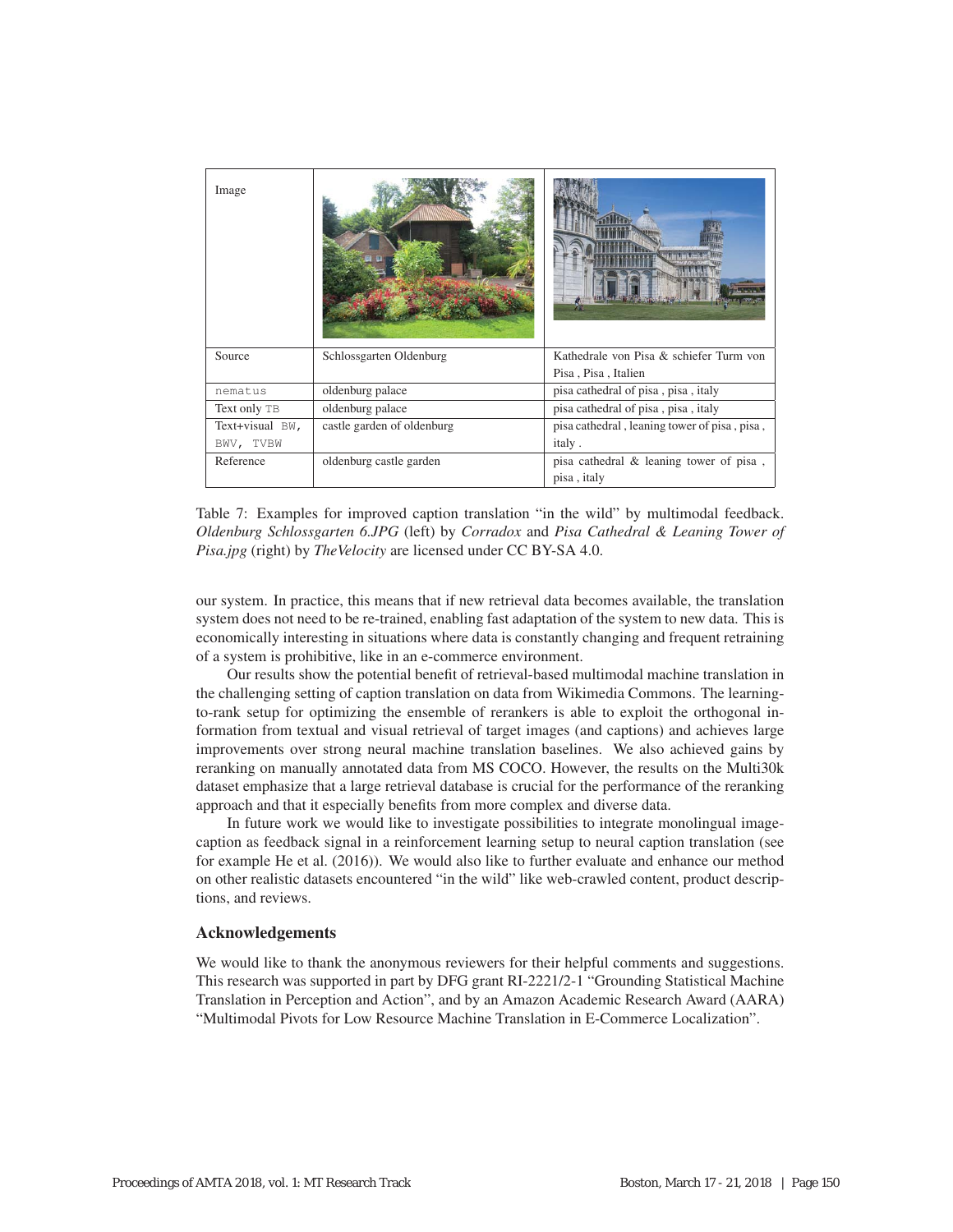|             | $top-n$ |       | В     | TВ    |       | W     | TV    | <b>BW</b> | <b>BWV</b> | TVBW  |
|-------------|---------|-------|-------|-------|-------|-------|-------|-----------|------------|-------|
| $\boxed{1}$ | 100     | 56.77 | 59.31 | 59.57 | 58.64 | 55.79 | 59.59 | 59.00     | 58.77      | 58.96 |
|             | 50      | 56.96 | 60.50 | 60.28 | 58.21 | 57.25 | 60.08 | 59.94     | 59.78      | 60.03 |
| Character-  | 20      | 57.57 | 61.10 | 60.96 | 58.69 | 58.11 | 60.16 | 60.51     | 60.39      | 60.43 |
|             | 10      | 58.00 | 61.62 | 61.39 | 59.85 | 59.42 | 60.39 | 60.63     | 60.36      | 60.30 |
|             | 5       | 58.54 | 61.50 | 61.60 | 59.04 | 60.06 | 60.57 | 61.07     | 60.92      | 61.28 |
|             |         |       |       |       |       |       |       |           |            |       |

Table 8: Influence of hypothesis lists length  $n$  on Character F-score for the reranking experiment on MS COCO dev data where we applied the new reranker on the original cdec's hypothesis lists. Numbers in bold indicate highest score above the baseline (59.64) within a column.

|            | $top-n$ |       | B     | TВ    |       | W     | TV    | <b>BW</b> | <b>BWV</b> | <b>TVBW</b> |
|------------|---------|-------|-------|-------|-------|-------|-------|-----------|------------|-------------|
| 匞          | 100     | 49.01 | 48.26 | 47.98 | 48.78 | 48.02 | 48.74 | 48.41     | 48.29      | 48.26       |
|            | 50      | 49.02 | 48.75 | 48.54 | 48.83 | 48.29 | 48.78 | 48.65     | 48.50      | 48.52       |
|            | 20      | 49.06 | 48.86 | 48.72 | 49.10 | 48.62 | 49.04 | 48.92     | 48.85      | 48.89       |
| Character- | 10      | 49.10 | 49.14 | 49.10 | 49.24 | 48.78 | 49.14 | 49.17     | 49.02      | 49.12       |
|            | 5       | 49.16 | 49.29 | 49.19 | 49.33 | 49.11 | 49.28 | 49.22     | 49.18      | 49.19       |
|            |         |       |       |       |       |       |       |           |            |             |

Table 9: Hypothesis lists length n and Character F-score on Multi30k dev data. No combination of rerankers was able to surpass the baseline (49.35) on this dataset. Note that increasing the hypothesis lists length always leads to degradation, because the system is unable to identify better translations in the list.

|             | $top-n$ |       | B     | TВ    | V     | W     | TV    | <b>BW</b> | <b>BWV</b> | <b>TVBW</b> |
|-------------|---------|-------|-------|-------|-------|-------|-------|-----------|------------|-------------|
|             | 100     | 64.34 | 62.24 | 62.25 | 64.97 | 62.42 | 64.77 | 62.95     | 63.15      | 62.91       |
|             | 50      | 64.36 | 62.89 | 62.61 | 65.01 | 62.78 | 64.84 | 63.31     | 63.66      | 63.57       |
| Character-F | 20      | 64.59 | 63.80 | 63.85 | 65.14 | 63.42 | 64.93 | 63.92     | 63.98      | 63.97       |
|             | 10      | 64.68 | 64.36 | 64.32 | 65.05 | 64.00 | 64.93 | 64.12     | 64.30      | 64.22       |
|             | 5       | 64.79 | 64.18 | 64.29 | 65.11 | 64.09 | 64.94 | 64.10     | 64.25      | 64.17       |
|             |         |       |       |       |       |       |       |           |            |             |

Table 10: Hypothesis lists length n and Character F-score on MS COCO dev data. Numbers in bold indicate highest score above the baseline (64.76) within a column.

|             |             | $top-n$ | T     | B     | TB    | V     | W     | TV    | BW    | <b>BWV</b> | <b>TVBW</b> |
|-------------|-------------|---------|-------|-------|-------|-------|-------|-------|-------|------------|-------------|
| Character-F |             | 100     | 68.54 | 69.74 | 66.15 | 67.73 | 69.70 | 68.58 | 70.42 | 70.33      | 69.43       |
|             |             | 50      | 68.53 | 69.81 | 66.52 | 67.72 | 69.67 | 68.58 | 70.33 | 70.30      | 69.53       |
|             | de-en       | 20      | 68.50 | 69.58 | 66.70 | 67.73 | 69.43 | 68.56 | 69.86 | 69.80      | 69.18       |
|             |             | 10      | 68.40 | 69.43 | 66.96 | 67.79 | 69.12 | 68.45 | 69.51 | 69.47      | 68.85       |
|             |             | 5       | 68.28 | 68.97 | 66.91 | 67.74 | 68.72 | 68.33 | 69.19 | 69.19      | 68.67       |
|             |             | 100     | 68.10 | 69.41 | 69.96 | 67.73 | 58.18 | 68.26 | 67.91 | 68.05      | 66.23       |
| Character-F |             | 50      | 68.33 | 69.59 | 69.87 | 67.70 | 62.17 | 68.46 | 68.21 | 68.21      | 66.96       |
|             | $fr-en$     | 20      | 68.24 | 69.01 | 69.25 | 67.68 | 63.37 | 68.43 | 67.85 | 67.90      | 67.12       |
|             |             | 10      | 68.28 | 68.74 | 69.04 | 67.59 | 63.96 | 68.46 | 67.77 | 67.74      | 67.22       |
|             |             | 5       | 68.08 | 68.50 | 68.67 | 67.52 | 64.81 | 68.23 | 67.75 | 67.69      | 67.25       |
|             |             | 100     | 46.72 | 46.16 | 47.24 | 46.59 | 40.41 | 46.82 | 45.88 | 46.15      | 45.87       |
|             |             | 50      | 47.31 | 46.97 | 47.90 | 46.60 | 43.81 | 47.19 | 47.24 | 47.42      | 47.06       |
| Character-F | $ru$ - $en$ | 20      | 47.28 | 47.07 | 47.49 | 46.58 | 44.74 | 47.22 | 47.49 | 47.57      | 47.05       |
|             |             | 10      | 47.35 | 47.22 | 47.74 | 46.62 | 45.41 | 47.36 | 47.28 | 47.49      | 47.48       |
|             |             | 5       | 47.23 | 47.26 | 47.89 | 46.59 | 45.78 | 47.20 | 47.26 | 47.47      | 47.50       |

Table 11: Influence of hypothesis lists length  $n$  on Character F-score on Wikimedia dev data. Numbers in bold indicate highest score above the baseline within a column group. The baseline scores are 67.65, 67.35, and 46.16 for the de-en, fr-en, and ru-en systems, respectively.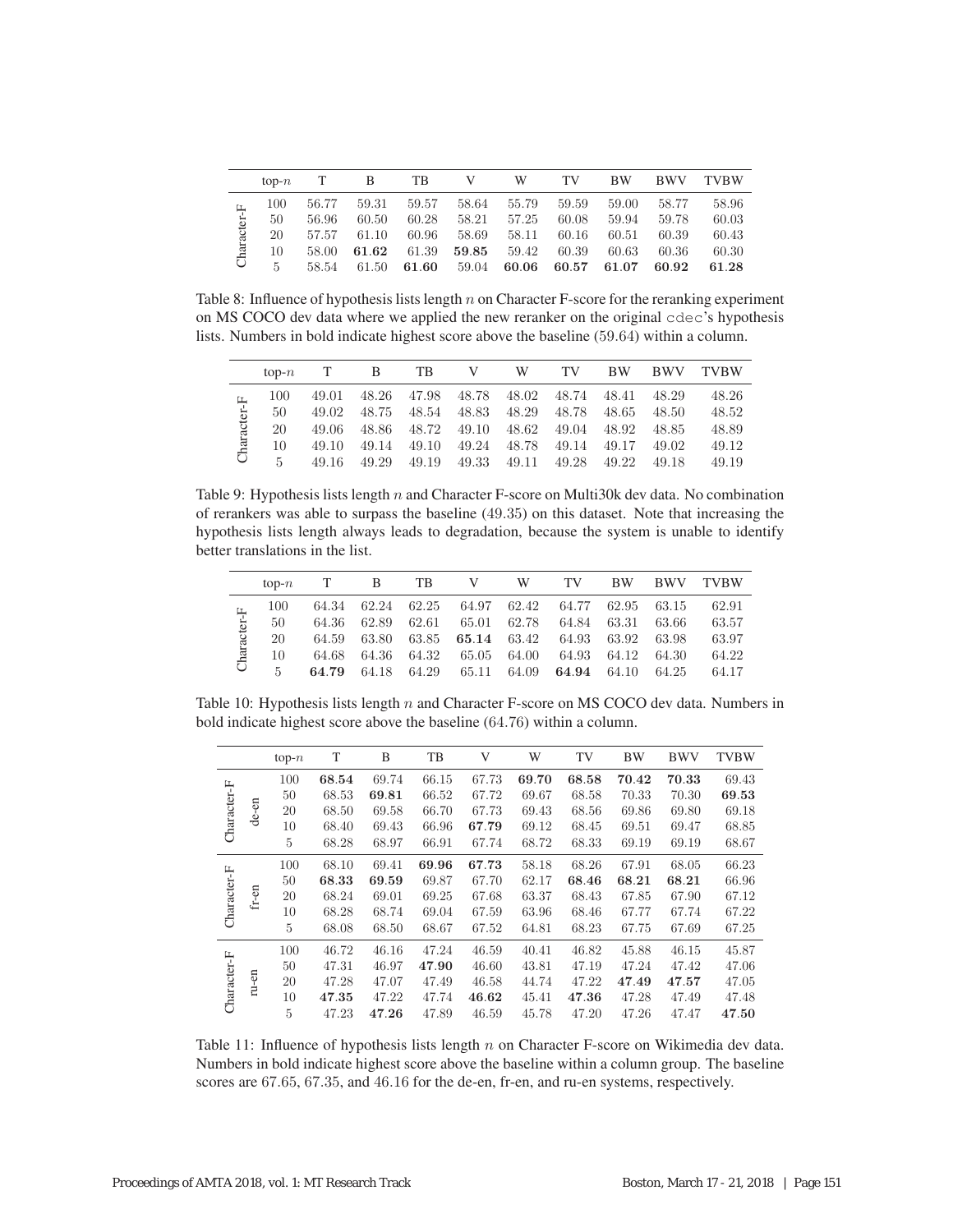# References

- Calixto, I., Stein, D., Matusov, E., Lohar, P., Castilho, S., and Way, A. (2017). Using images to improve machine-translating e-commerce product listings. In *Proceedings of the 15th Conference of the European Chapter of the Association for Computational Linguistics (EACL)*, Valencia, Spain.
- Chen, B. and Cherry, C. (2014). A systematic comparison of smoothing techniques for sentencelevel BLEU. In *Proceedings of the Ninth Workshop on Statistical Machine Translation (WMT)*, Baltimore, Maryland, USA.
- Clark, J., Dyer, C., Lavie, A., and Smith, N. (2011). Better hypothesis testing for statistical machine translation: Controlling for optimizer instability. In *Proceedings of the Association for Computational Lingustics (ACL)*, Portland, Oregon, USA.
- Elliott, D., Frank, S., Barrault, L., Bougares, F., and Specia, L. (2017). Findings of the second shared task on multimodal machine translation and multilingual image description. In *Proceedings of the Conference on Machine Translation (WMT)*, Copenhagen, Denmark.
- Elliott, D., Frank, S., Sima'an, K., and Specia, L. (2016). Multi30k: Multilingual englishgerman image descriptions. In *Proceedings of the 5th ACL Workshop on Vision and Language*, Berlin, Germany.
- Ferraro, F., Mostafazadeh, N., Huang, T.-H. K., Vanderwende, L., Devlin, J., Galley, M., and Mitchell, M. (2015). A survey of current datasets for vision and language research. In *Proceedings of the Conference on Empirical Methods in Natural Language Processing (EMNLP)*, Lisbon, Portugal.
- He, D., Xia, Y., Qin, T., Wang, L., Yu, N., Lie, T.-Y., and Ma, W.-Y. (2016). Dual learning for machine translation. In *Advances in Neural Information Processing Systems (NIPS)*, Barcelona, Spain.
- Hitschler, J., Schamoni, S., and Riezler, S. (2016). Multimodal pivots for image caption translation. In *Proceedings of the 54th Annual Meeting of the Association for Computational Linguistics (ACL)*, Berlin, Germany.
- Hodosh, M., Young, P., and Hockenmaier, J. (2013). Framing image description as a ranking task: Data, models, and evaluation metrics. *Journal of Artificial Intelligence Research*, 47:853–899.
- Huang, P.-Y., Liu, F., Shiang, S.-R., Oh, J., and Dyer, C. (2016). Attention-based multimodal neural machine translation. In *Proceedings of the First Conference on Machine Translation (WMT)*, Berlin, Germany.
- Lala, C., Madhyastha, P., Wang, J., and Specia, L. (2017). Unraveling the contribution of image captioning and neural machine translation for multimodal machine translation. *The Prague Bulletin of Mathematical Linguistics (PBML)*, (108):197–208.
- Lin, T.-Y., Maire, M., Belongie, S., Bourdev, L., Girshick, R., Hays, J., Perona, P., Ramanan, D., Zitnick, C. L., and Dollar, P. (2014). Microsoft COCO: Common objects in context. arXiv:1405.0312 [cs.CV].
- Ordonez, V., Kulkarni, G., and Berg, T. L. (2011). Im2Text: Describing images using 1 million captioned photographs. In *Neural Information Processing Systems (NIPS)*, Granada, Spain.